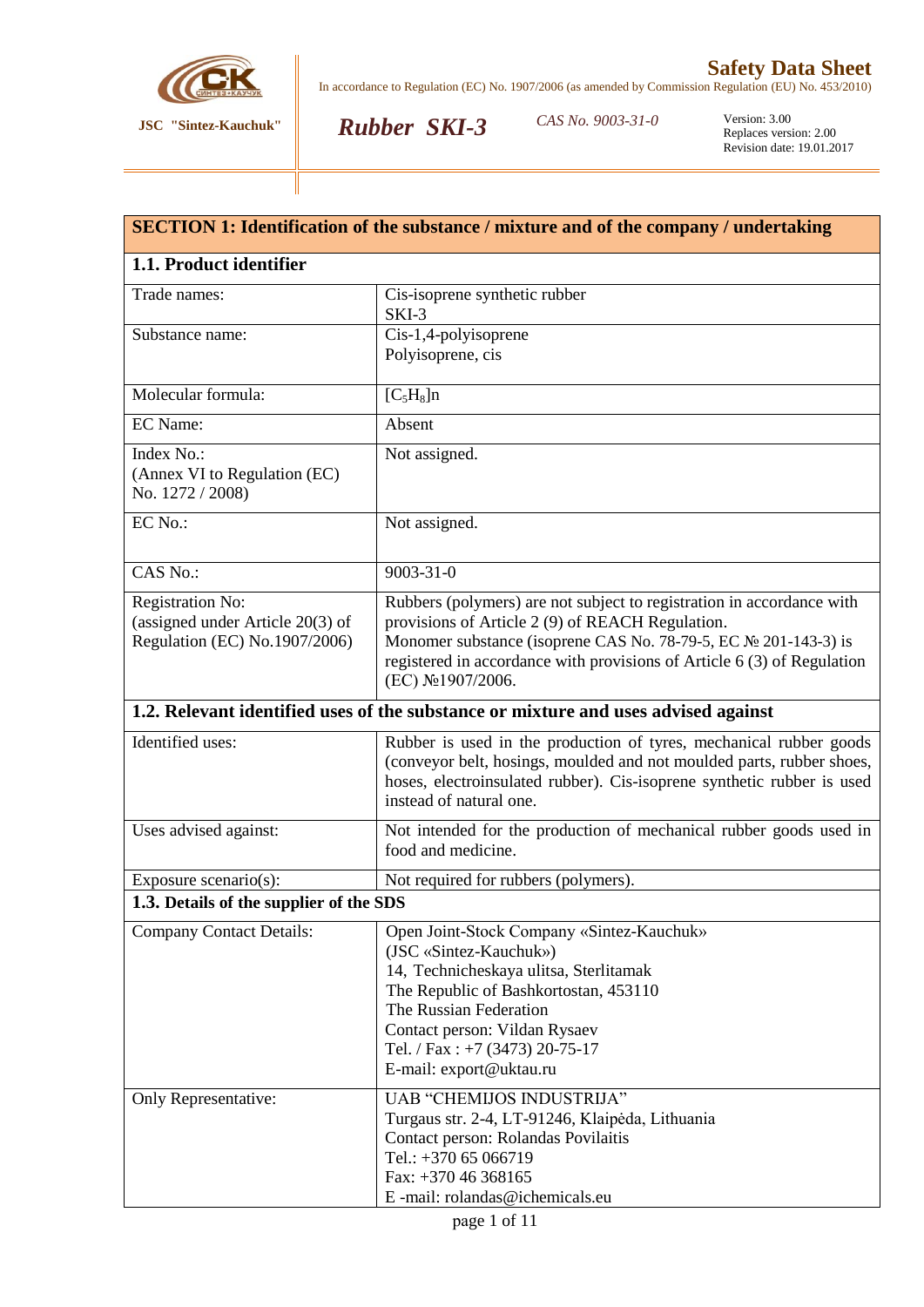

*Rubber SKI-3*

CAS No. 9003-31-0

| Importer:                                                  | iChemicals LLP                                                           |                                                                      |            |            |
|------------------------------------------------------------|--------------------------------------------------------------------------|----------------------------------------------------------------------|------------|------------|
|                                                            |                                                                          | Minijos Str. 49, LT-91208, Klaipeda, Lithuania                       |            |            |
|                                                            | Contact person: Vitaly Rudshtein<br>Tel.: +370 46 368244                 |                                                                      |            |            |
|                                                            | Fax: +370 46 368165                                                      |                                                                      |            |            |
|                                                            |                                                                          |                                                                      |            |            |
|                                                            | E-mail: info@ichemicals.eu                                               |                                                                      |            |            |
|                                                            | 1.4. Emergency telephone number                                          |                                                                      |            |            |
| <b>Manufacturer Company:</b>                               | $+007347320-75-17$                                                       |                                                                      |            |            |
|                                                            |                                                                          | Opening hours: $8:30AM - 5:30PM$ (GMT+5)                             |            |            |
|                                                            |                                                                          | Lunch break: $12:45 - 13:33$ (GMT +5)                                |            |            |
|                                                            | Day-off: Saturday, Sunday                                                |                                                                      |            |            |
| Only Representative:                                       | +370 65 066719                                                           |                                                                      |            |            |
|                                                            |                                                                          |                                                                      |            |            |
| <b>European Country Emergency</b>                          |                                                                          | Please, refer to Annex I of this SDS for the list of Emergency       |            |            |
| Number:                                                    |                                                                          | telephones of European Poisons Centres.                              |            |            |
| <b>SECTION 2: Hazards identification</b>                   |                                                                          |                                                                      |            |            |
| 2.1. Classification of the substance or mixture            |                                                                          |                                                                      |            |            |
| Classification<br>under Regulation                         | Not required                                                             |                                                                      |            |            |
| (EC) No. 1272/2008:                                        |                                                                          |                                                                      |            |            |
| 2.2. Label elements                                        |                                                                          |                                                                      |            |            |
| <b>CLP</b><br>Labelling<br>according<br>to                 | Not required                                                             |                                                                      |            |            |
| Regulation (EC) 1272/2008:                                 |                                                                          |                                                                      |            |            |
|                                                            |                                                                          |                                                                      |            |            |
| 2.3. Other hazards                                         |                                                                          |                                                                      |            |            |
| Human Health Hazards:                                      | Under normal temperature and pressure the product represents no          |                                                                      |            |            |
|                                                            |                                                                          | direct human health hazard. Under high temperatures it is exposed to |            |            |
|                                                            |                                                                          | destruction with the emission of isoprene vapors and its compounds.  |            |            |
|                                                            | For additional information refer to sections 7, 8, 9 of the present SDS. |                                                                      |            |            |
| <b>SECTION 3: Composition / information on ingredients</b> |                                                                          |                                                                      |            |            |
| 3.1. Substances                                            |                                                                          |                                                                      |            |            |
| Main constituents:                                         | CAS No.                                                                  | <b>Chemical name</b>                                                 | $%$ (mass) | EC No.     |
|                                                            | 9003-31-0                                                                | Cis-1,4-polyisoprene                                                 | > 98       | <b>Not</b> |
|                                                            |                                                                          |                                                                      |            | assigned   |
|                                                            |                                                                          |                                                                      |            |            |
| <b>SECTION 4: First aid measures</b>                       |                                                                          |                                                                      |            |            |
| 4.1. Description of first aid measures                     |                                                                          |                                                                      |            |            |
| If on skin:                                                |                                                                          | Rinse skin with water and soap. If necessary get medical attention.  |            |            |
| If in eyes:                                                |                                                                          | Produces mechanical irritation. Remove contact lenses. Rinse with    |            |            |
|                                                            | plenty of water for several minutes. If necessary get medical attention. |                                                                      |            |            |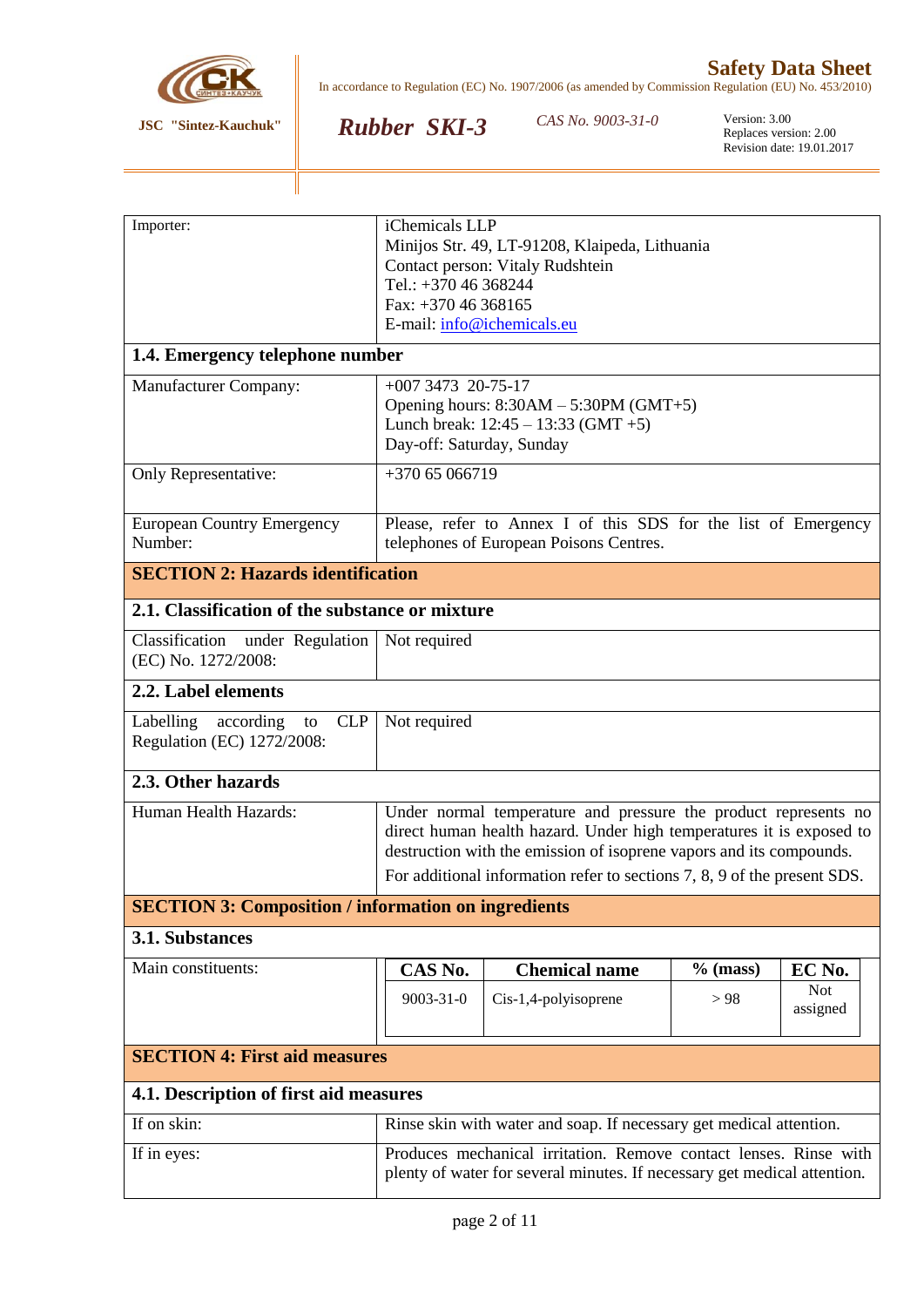

CAS No. 9003-31-0

*Rubber SKI-3*

| If inhaled:                                                                     | Under normal conditions volatile components are not emitted.                                                            |  |  |  |
|---------------------------------------------------------------------------------|-------------------------------------------------------------------------------------------------------------------------|--|--|--|
| If ingested:                                                                    | Give plenty to drink. Get medical attention                                                                             |  |  |  |
| 4.2. Most important symptoms and effects, both acute and delayed                |                                                                                                                         |  |  |  |
| Symptoms:                                                                       | Absent                                                                                                                  |  |  |  |
| 4.3. Indication of any immediate medical attention and special treatment needed |                                                                                                                         |  |  |  |
| Acute exposure:                                                                 | Absent. If necessary for medical treatment refer to medical                                                             |  |  |  |
|                                                                                 | professionals.                                                                                                          |  |  |  |
| <b>SECTION 5: Firefighting measures</b>                                         |                                                                                                                         |  |  |  |
| 5.1. Extinguishing media                                                        |                                                                                                                         |  |  |  |
| Suitable extinguishing media:                                                   | Water.                                                                                                                  |  |  |  |
|                                                                                 | Mechanical foam.                                                                                                        |  |  |  |
|                                                                                 | Carbon dioxide and powder.                                                                                              |  |  |  |
|                                                                                 | Asbestos cloth.                                                                                                         |  |  |  |
|                                                                                 | Sand.                                                                                                                   |  |  |  |
| Unsuitable extinguishing media:                                                 | Not regulated                                                                                                           |  |  |  |
| 5.2. Special hazards arising from the substance or mixture                      |                                                                                                                         |  |  |  |
| Unusual fire hazards                                                            | Combustible solid. Burns with the emission of heavy black fume and                                                      |  |  |  |
|                                                                                 | toxic gases (carbon oxides, soot). When burned the product softens                                                      |  |  |  |
|                                                                                 | and spreads increasing the fire area.                                                                                   |  |  |  |
| 5.3. Advice for firefighters                                                    |                                                                                                                         |  |  |  |
| Special fire fighting procedures:                                               | Enclose the fire area. Extinguish from the maximal distance.                                                            |  |  |  |
|                                                                                 | Extinguish gases and vapors produced during burning with water                                                          |  |  |  |
|                                                                                 | spray. After putting out the fire cool the product with water to prevent                                                |  |  |  |
|                                                                                 | self-ignition.                                                                                                          |  |  |  |
| Personal protection:                                                            | Apply special protective clothes, shoes, personal eye protection.                                                       |  |  |  |
|                                                                                 | For respiratory protection use self-contained breathing apparatus with                                                  |  |  |  |
|                                                                                 | forced air supply.                                                                                                      |  |  |  |
| <b>SECTION 6: Accidental release measures</b>                                   |                                                                                                                         |  |  |  |
|                                                                                 | 6.1. Personal precautions, protective equipment and emergency procedures                                                |  |  |  |
| 6.1.1. For non-emergency personnel                                              |                                                                                                                         |  |  |  |
| Precautionary measures:                                                         | Special precautions are not required. In case of accidental release of<br>the product comply with fire safety measures. |  |  |  |
|                                                                                 |                                                                                                                         |  |  |  |
| 6.1.2. For emergency responders                                                 |                                                                                                                         |  |  |  |
| Similarly to sub-paragraph 6.1.1. of the SDS.                                   |                                                                                                                         |  |  |  |
| <b>6.2. Environmental precautions</b>                                           |                                                                                                                         |  |  |  |
| <b>Accidental Releases:</b>                                                     | No direct environmental hazard.                                                                                         |  |  |  |
|                                                                                 | Special precautions are not required.                                                                                   |  |  |  |
|                                                                                 |                                                                                                                         |  |  |  |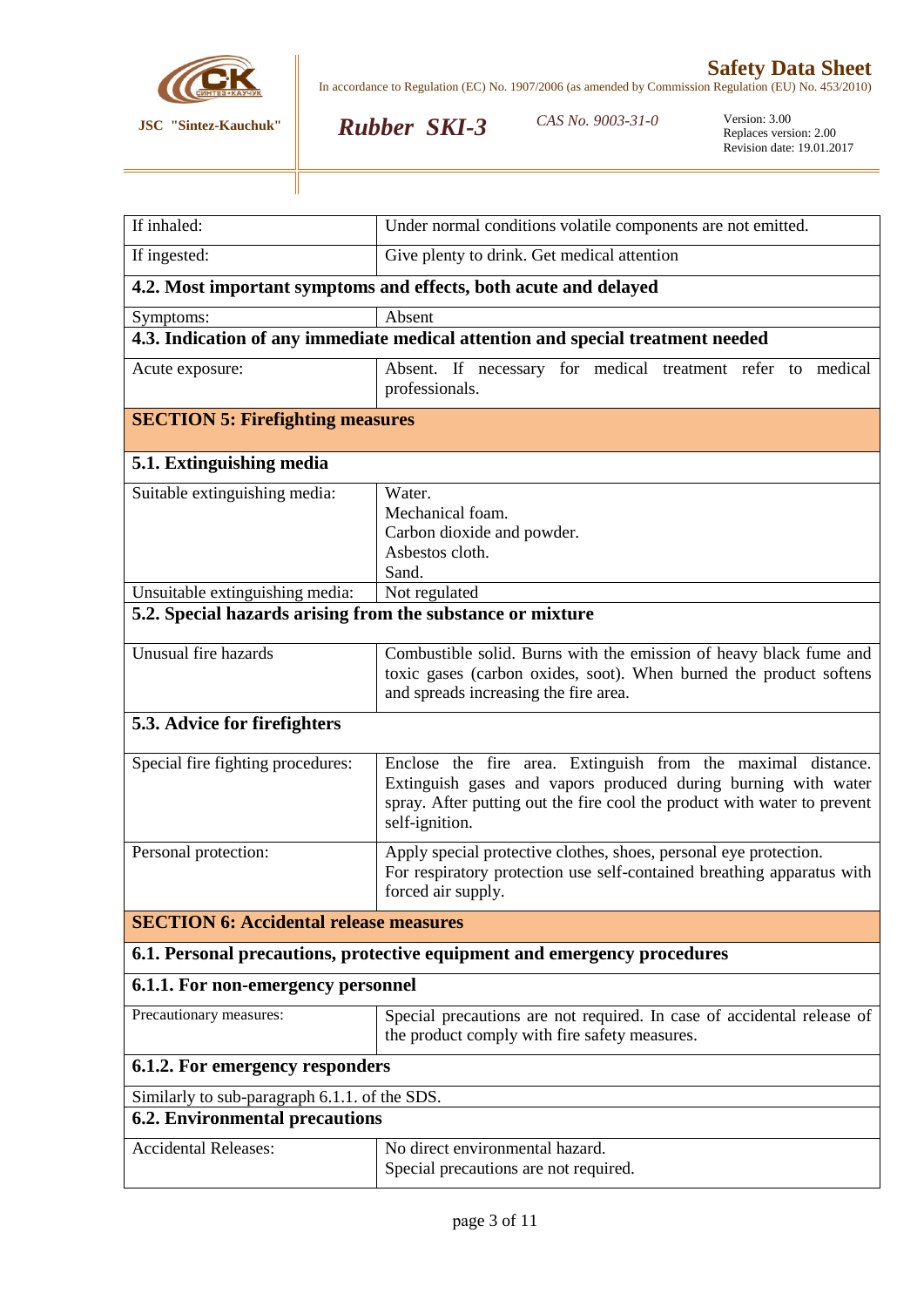

*Rubber SKI-3*

CAS No. 9003-31-0

| 6.3. Methods and material for containment and cleaning up         |                                                                                                                                |  |  |  |
|-------------------------------------------------------------------|--------------------------------------------------------------------------------------------------------------------------------|--|--|--|
| The following steps should be                                     | Collect into containers for reuse or disposal.                                                                                 |  |  |  |
| undertaken:                                                       | Do not throw into refuse collection places.                                                                                    |  |  |  |
| 6.4. Reference to other sections                                  |                                                                                                                                |  |  |  |
| Other information                                                 | For information on protective equipment refer to section 8 of the                                                              |  |  |  |
|                                                                   | present SDS.<br>Refer to section 13 of the present SDS for further information on                                              |  |  |  |
|                                                                   | disposal conditions.                                                                                                           |  |  |  |
| <b>SECTION 7: Handling and storage</b>                            |                                                                                                                                |  |  |  |
| 7.1. Precautions for safe handling                                |                                                                                                                                |  |  |  |
| Measures to prevent fire:                                         | Take fire precautions.                                                                                                         |  |  |  |
|                                                                   | Avoid contacts with open fire and sparks, also heating up above self-                                                          |  |  |  |
|                                                                   | ignition temperature.<br>Use earthed equipment to avoid static electricity.                                                    |  |  |  |
| Measures to prevent aerosol and                                   | Use suction-and-exhaust ventilation.                                                                                           |  |  |  |
| dust formation:                                                   |                                                                                                                                |  |  |  |
| Handling:                                                         | Do not eat, drink and smoke during the work.                                                                                   |  |  |  |
|                                                                   | Wash hands before eating.<br>At the end of the work take shower and change your clothes.                                       |  |  |  |
| 7.2. Conditions for safe storage, including any incompatibilities |                                                                                                                                |  |  |  |
|                                                                   |                                                                                                                                |  |  |  |
| Storage:                                                          | Store in closed package, in covered cool, well-ventilated storehouses.<br>Avoid direct sunlight and atmospheric precipitation. |  |  |  |
|                                                                   | Maximal amount of containers in a stack – no more than three.                                                                  |  |  |  |
|                                                                   | The height of packing in paper bags $-$ no more than 1,2 m.                                                                    |  |  |  |
|                                                                   | When stockpiling, keep breaks between rows.                                                                                    |  |  |  |
| Substances, incompatible in joint                                 | Strong oxidizers, combustible and self-inflammable substances,                                                                 |  |  |  |
| storage:                                                          | concentrated acids, alkali and alkali metals.                                                                                  |  |  |  |
| 7.3. Specific end use(s)                                          |                                                                                                                                |  |  |  |
| Not required for rubbers (polymers).                              |                                                                                                                                |  |  |  |
| <b>SECTION 8: Exposure controls / personal protection</b>         |                                                                                                                                |  |  |  |
| 8.1. Control parameters                                           |                                                                                                                                |  |  |  |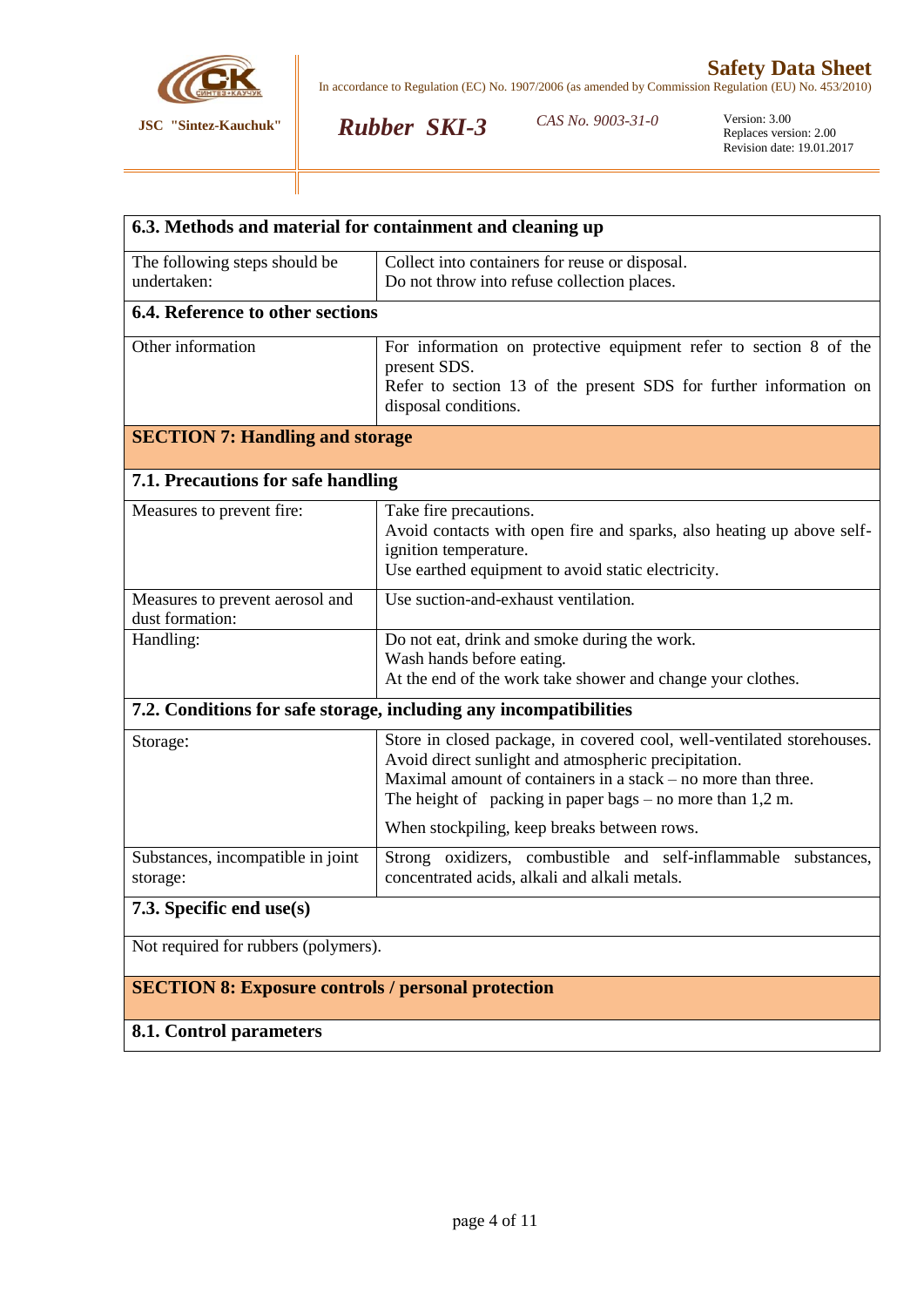

*Rubber SKI-3*

CAS No. 9003-31-0

Version: 3.00<br>Replaces version: 2.00 Revision date: 19.01.2017

| chain that contains no free monomer. |                                 |                               |                | The product by its structure is analogous to the natural rubber and is a<br>high molecule polymer isoprene with linear structure of the molecular<br>Technological additives and mixtures are present in the product as<br>substances bound into or onto matrix. Nevertheless under industrial<br>use conditions at the stages of high temperature processing low<br>molecule polymer compounds of isoprene can be emitted. The |
|--------------------------------------|---------------------------------|-------------------------------|----------------|---------------------------------------------------------------------------------------------------------------------------------------------------------------------------------------------------------------------------------------------------------------------------------------------------------------------------------------------------------------------------------------------------------------------------------|
|                                      |                                 |                               |                |                                                                                                                                                                                                                                                                                                                                                                                                                                 |
|                                      |                                 |                               |                | intensity of emission depends on the processing conditions                                                                                                                                                                                                                                                                                                                                                                      |
| isoprene.                            |                                 |                               |                |                                                                                                                                                                                                                                                                                                                                                                                                                                 |
| <b>Substance</b>                     | <b>Control</b><br>paramete<br>r | <b>Standard</b>               | Data<br>source | <b>Comment</b>                                                                                                                                                                                                                                                                                                                                                                                                                  |
| Isoprene                             | <b>TWA</b><br>$(8-h)$           | 2 ppm<br>[5.58]<br>$mg/m^3$ ] | US, AIHA       | No harmonized<br>occupational exposure limit<br>values are established for<br>this substance in EU.<br>The stated safe exposure<br>limit values are not legally<br>binding and referred here<br>for recommendation<br>purpose only.<br>Consult the current<br>national/regional/local<br>legislation to specify<br>occupational Exposure<br>Limit.                                                                              |
|                                      |                                 |                               |                | (temperature regimes, mechanical mixing processes).<br>International values of safe exposure level for the most similar<br>structural analogue – monomer isoprene are summarized below to<br>make safe exposure assessment of low molecule compounds of                                                                                                                                                                         |

### **8.2. Exposure controls**

# **8.2.1 Engineering controls and good work practices:**

| Engineering controls and good<br>work practices: | Technical measures in the work practice shall provide constant and<br>efficient disposal of the substances emitted during thermoprocessing<br>and compliance of the working place with the requirements established<br>by the national/regional/local standards.                                     |
|--------------------------------------------------|------------------------------------------------------------------------------------------------------------------------------------------------------------------------------------------------------------------------------------------------------------------------------------------------------|
|                                                  | Premises designated for work with the product shall be supplied with<br>the supply-exhaust ventilation corresponding to the industrial work<br>conditions. Depending on the technological equipment peculiarities of<br>the stages of thermoprocessing local exhaust ventilation may be<br>required. |
|                                                  | - Periodic environmental control at workplaces shall be carried out in<br>accordance with the current national/regional/local legislation.                                                                                                                                                           |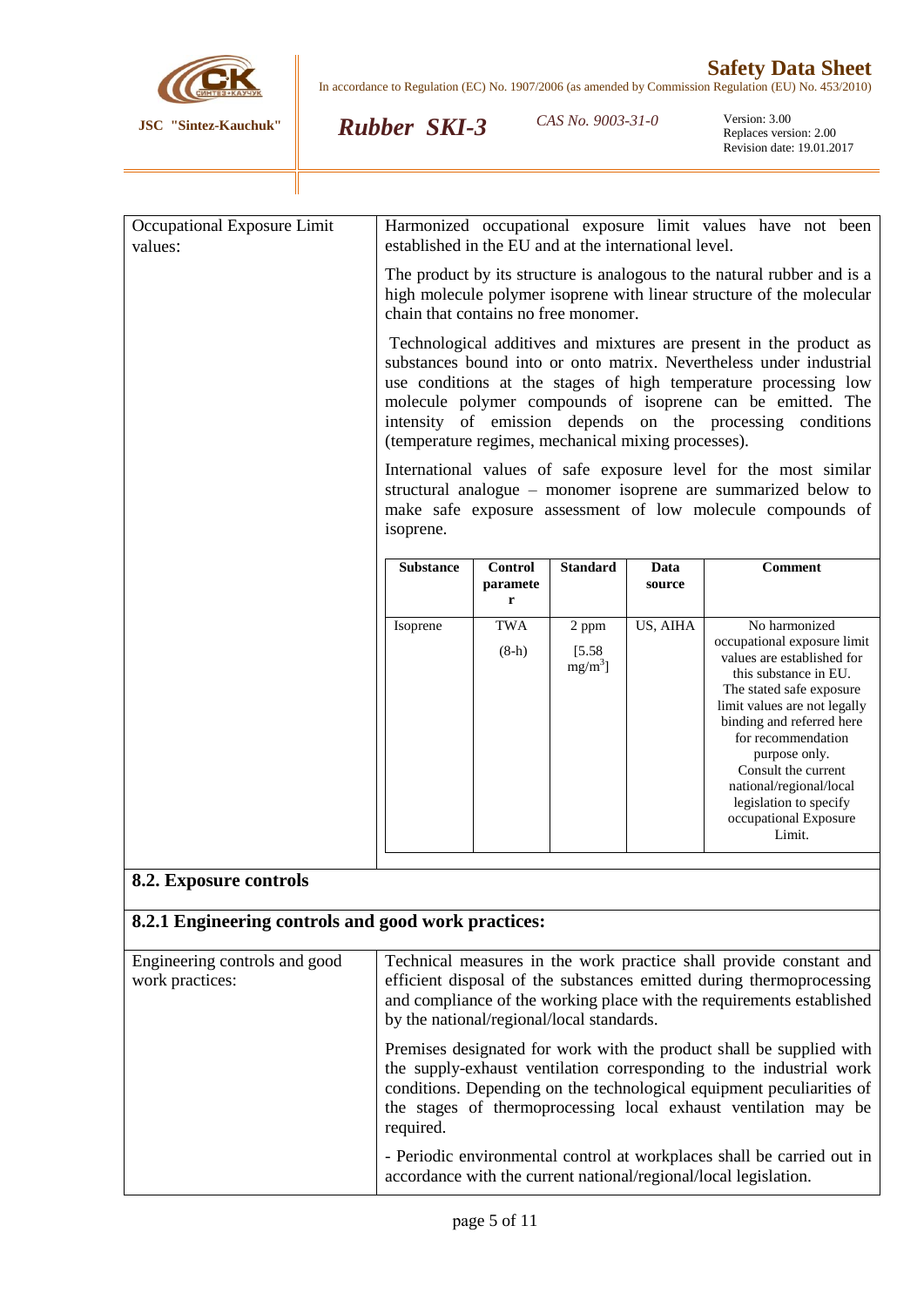

*Rubber SKI-3*

**8.2.2 Individual protective measures such as personal protective equipment:**

*CAS No.* 9003-31-0

Version: 3.00<br>Replaces version: 2.00 Revision date: 19.01.2017

| Personal protective equipment:                             | The choice of personal protective equipment shall be based on the<br>conditions of product processing and common environmental<br>parameters in the working area.             |  |  |
|------------------------------------------------------------|-------------------------------------------------------------------------------------------------------------------------------------------------------------------------------|--|--|
|                                                            | Personal<br>protective<br>equipment<br>shall<br>with<br>comply                                                                                                                |  |  |
| <b>Respiratory Protection:</b>                             | national/regional/local legislation requirements.<br>When handling the product constant use of respiratory protection is                                                      |  |  |
|                                                            | usually not required<br>It is recommended to use respiratory equipment as respiratory<br>protection.                                                                          |  |  |
| Skin protection:                                           | Cotton clothing, closed shoes, solid gloves.                                                                                                                                  |  |  |
| Eye and Face Protection:                                   | Protective glasses/face masks.                                                                                                                                                |  |  |
| <b>Hygiene Facilities:</b>                                 | Do not eat, drink and smoke during work.<br>The working place should be kept in adequate sanitary conditions.<br>Wash hands and face before eating. Take a shower after work. |  |  |
| <b>8.2.3 Environmental Exposure controls:</b>              |                                                                                                                                                                               |  |  |
| Emission sources:                                          | Ventilation releases.                                                                                                                                                         |  |  |
| Summary of RMM relevant to<br>environment:                 | Periodic control for emission sources shall be carried out in<br>accordance with the current national/regional/local legislation.                                             |  |  |
| <b>SECTION 9: Physical and chemical properties</b>         |                                                                                                                                                                               |  |  |
| 9.1. Information on basic physical and chemical properties |                                                                                                                                                                               |  |  |
| Appearance:                                                | Under normal conditions it is solid homogeneous substance from light-<br>grey to back colour in the form of a square brick.                                                   |  |  |
| Odour:                                                     | Low odour.                                                                                                                                                                    |  |  |
| Odour threshold:                                           | No data are available.                                                                                                                                                        |  |  |
| pH:                                                        | Not applicable.                                                                                                                                                               |  |  |
| Melting point/freezing point:                              | Glass - transition temperature is minus 70°C<br>Melting point is not specifically defined.                                                                                    |  |  |
| Initial boiling point and boiling<br>range:                | Not applicable.                                                                                                                                                               |  |  |
| Flash point:                                               | $275^{\circ}$ C                                                                                                                                                               |  |  |
| Evaporation rate:                                          | Not applicable.                                                                                                                                                               |  |  |
| Auto-ignition temperature:                                 | 340°C                                                                                                                                                                         |  |  |
| Decomposition temperature:                                 | No data are available.                                                                                                                                                        |  |  |
| Viscosity:                                                 | No data are available.                                                                                                                                                        |  |  |
| Flammability:                                              | Not flammable.                                                                                                                                                                |  |  |
| Upper/lower flammability or<br>explosive limits:           | Not applicable.                                                                                                                                                               |  |  |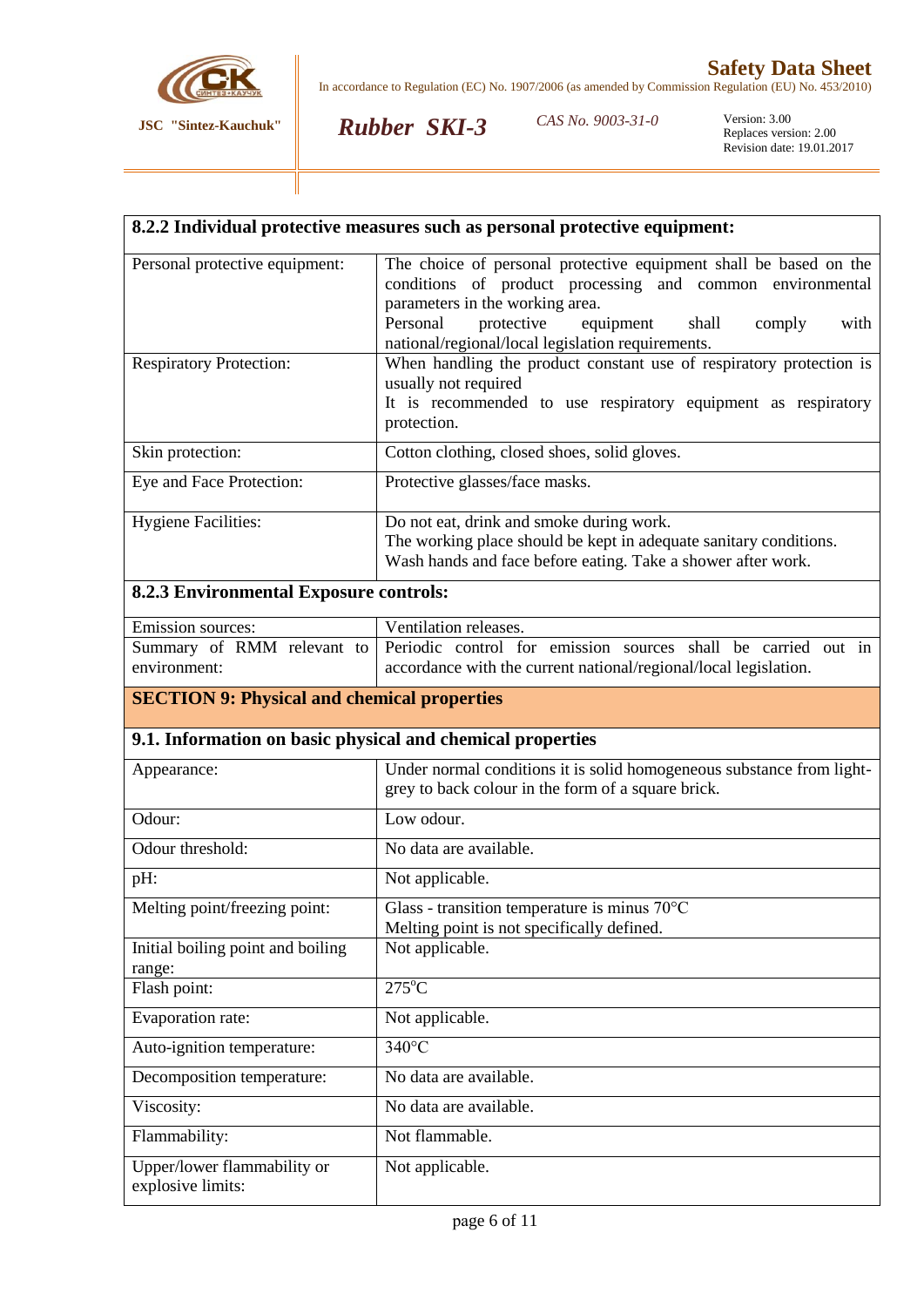

*Rubber SKI-3*

CAS No. 9003-31-0

| Vapour pressure:                             | Not applicable.                                                                                                     |  |  |
|----------------------------------------------|---------------------------------------------------------------------------------------------------------------------|--|--|
| Vapour density:                              | Not applicable.                                                                                                     |  |  |
| Relative density:                            | $0,9-0,92$ g/cm <sup>3</sup>                                                                                        |  |  |
| Partition coefficient: n-<br>octanol/water:  | Not applicable.                                                                                                     |  |  |
| Explosive properties:                        | Not explosive.                                                                                                      |  |  |
| Oxidising properties:                        | Not oxidizing.                                                                                                      |  |  |
| 9.2. Other information                       |                                                                                                                     |  |  |
| Henry's law constant (HLC):                  | Not applicable.                                                                                                     |  |  |
| <b>Conversion factors:</b>                   | Not applicable.                                                                                                     |  |  |
| <b>SECTION 10: Stability and reactivity</b>  |                                                                                                                     |  |  |
| 10.1. Reactivity                             |                                                                                                                     |  |  |
| Reactivity:                                  | Under normal conditions reactivity is not observed                                                                  |  |  |
| 10.2. Chemical stability                     |                                                                                                                     |  |  |
| Stability:                                   | Stable under normal temperature and pressure and if storage, handling<br>conditions are complied with.              |  |  |
| 10.3. Possibility of hazardous reactions     |                                                                                                                     |  |  |
| Special precautions:                         | Not applicable.                                                                                                     |  |  |
| 10.4. Conditions to avoid                    |                                                                                                                     |  |  |
| Conditions contributing to<br>instability:   | Incompatible substances, high temperatures, open flame, direct<br>sunlight.                                         |  |  |
| 10.5. Incompatible materials                 |                                                                                                                     |  |  |
| Incompatabilities:                           | Strong oxidizers, combustible and self-inflammable<br>substances,<br>concentrated acids and alkalis, alkali metals. |  |  |
| 10.6. Hazardous decomposition products       |                                                                                                                     |  |  |
| Hazardous decomposition<br>products:         | Products of combustion.                                                                                             |  |  |
| <b>SECTION 11: Toxicological information</b> |                                                                                                                     |  |  |
| General characteristic of the                | Complete toxicity testing of the product has not been made.                                                         |  |  |
| product:                                     | The cases of acute poisoning during industrial use are not described.                                               |  |  |
|                                              | Under normal temperature and pressure the product does not affect the<br>human health.                              |  |  |
| Acute toxicity:                              | No data are available.                                                                                              |  |  |
| Skin corrosion/irritation:                   | No data are available.                                                                                              |  |  |
| Serious eye damage/irritation:               | No data are available.                                                                                              |  |  |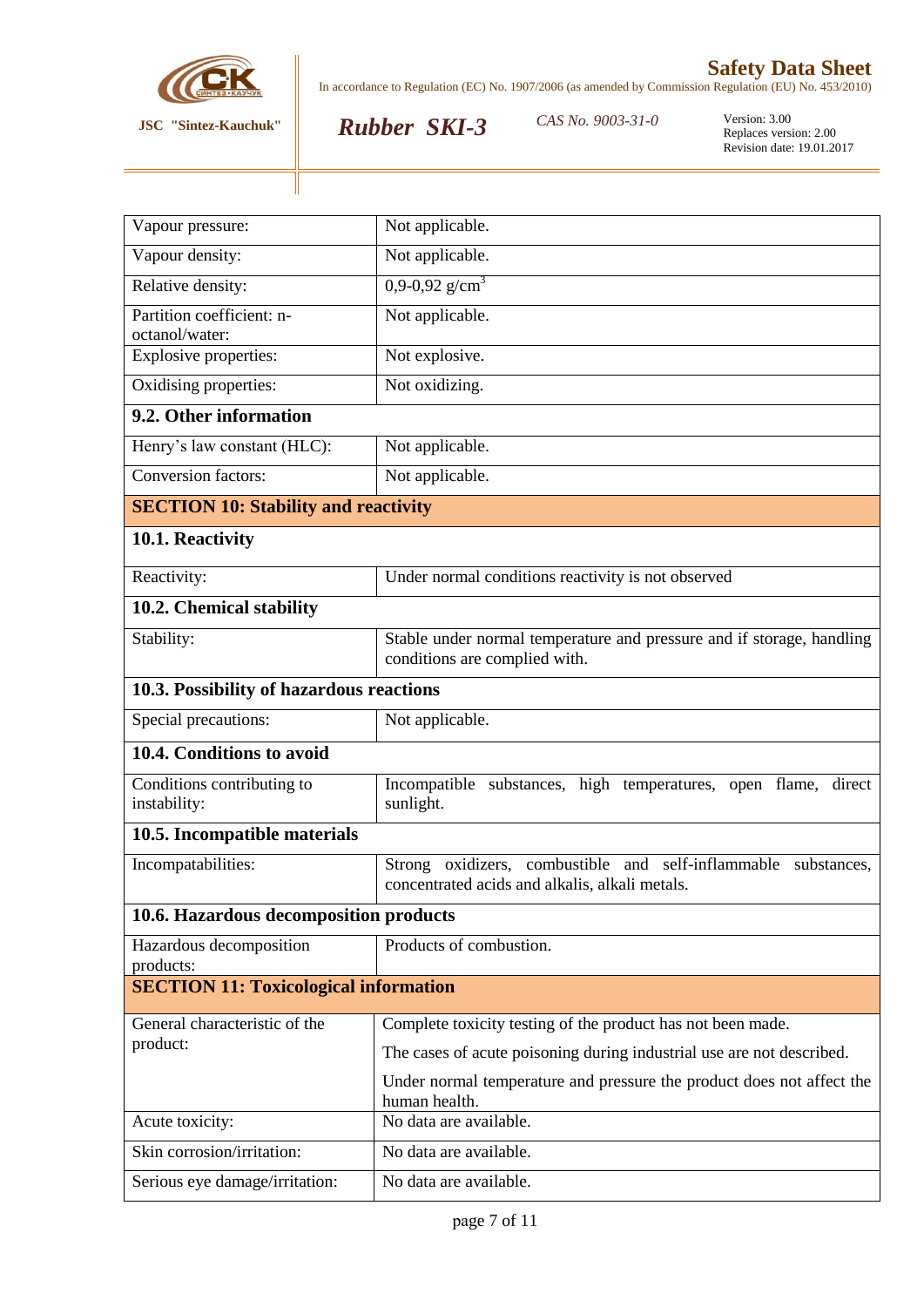

*Rubber SKI-3*

CAS No. 9003-31-0

| Respiratory irritation:                    | No data are available.                                                                                             |  |  |
|--------------------------------------------|--------------------------------------------------------------------------------------------------------------------|--|--|
| Respiratory or skin sensitization:         | No data are available.                                                                                             |  |  |
| Germ cell mutagenicity:                    | No data are available.                                                                                             |  |  |
| Carcinogenicity:                           | No data are available.                                                                                             |  |  |
| Reproductive toxicity:                     | No data are available.                                                                                             |  |  |
| STOT-single & repeated<br>exposure:        | No data are available.                                                                                             |  |  |
| <b>SECTION 12: Ecological information</b>  |                                                                                                                    |  |  |
| General characteristic of the<br>product:  | The special assessment of the potential negative influence of the<br>product on the environment has not been made. |  |  |
|                                            | Under normal conditions rubber is expected to represent no direct<br>environmental hazard.                         |  |  |
| 12.1. Toxicity                             |                                                                                                                    |  |  |
| No data are available.                     |                                                                                                                    |  |  |
| 12.2. Persistence and degradability        |                                                                                                                    |  |  |
| No data are available.                     |                                                                                                                    |  |  |
| 12.3. Bioaccumulative potential            |                                                                                                                    |  |  |
| No data are available.                     |                                                                                                                    |  |  |
| 12.4. Mobility in soil                     |                                                                                                                    |  |  |
| No data are available.                     |                                                                                                                    |  |  |
| 12.5. Results of PBT and vPvB assessment   |                                                                                                                    |  |  |
| No data are available.                     |                                                                                                                    |  |  |
| 12.6. Other adverse effects                |                                                                                                                    |  |  |
| No data are available.                     |                                                                                                                    |  |  |
| <b>SECTION 13: Disposal considerations</b> |                                                                                                                    |  |  |
| 13.1. Waste treatment methods              |                                                                                                                    |  |  |
| Disposal:                                  | Product disposal shall occur only in compliance with current<br>national/regional/local legislation requirements.  |  |  |
| Disposal of containers:                    | Refer to national / regional / local legislation in force on package<br>disposal conditions.                       |  |  |
| <b>SECTION 14: Transport information</b>   |                                                                                                                    |  |  |
| 14.1. UN number                            |                                                                                                                    |  |  |
| UN No:                                     | Not assigned.                                                                                                      |  |  |
| 14.2. UN proper shipping name              |                                                                                                                    |  |  |
| <b>UN Proper Shipping Name:</b>            | Not applicable.                                                                                                    |  |  |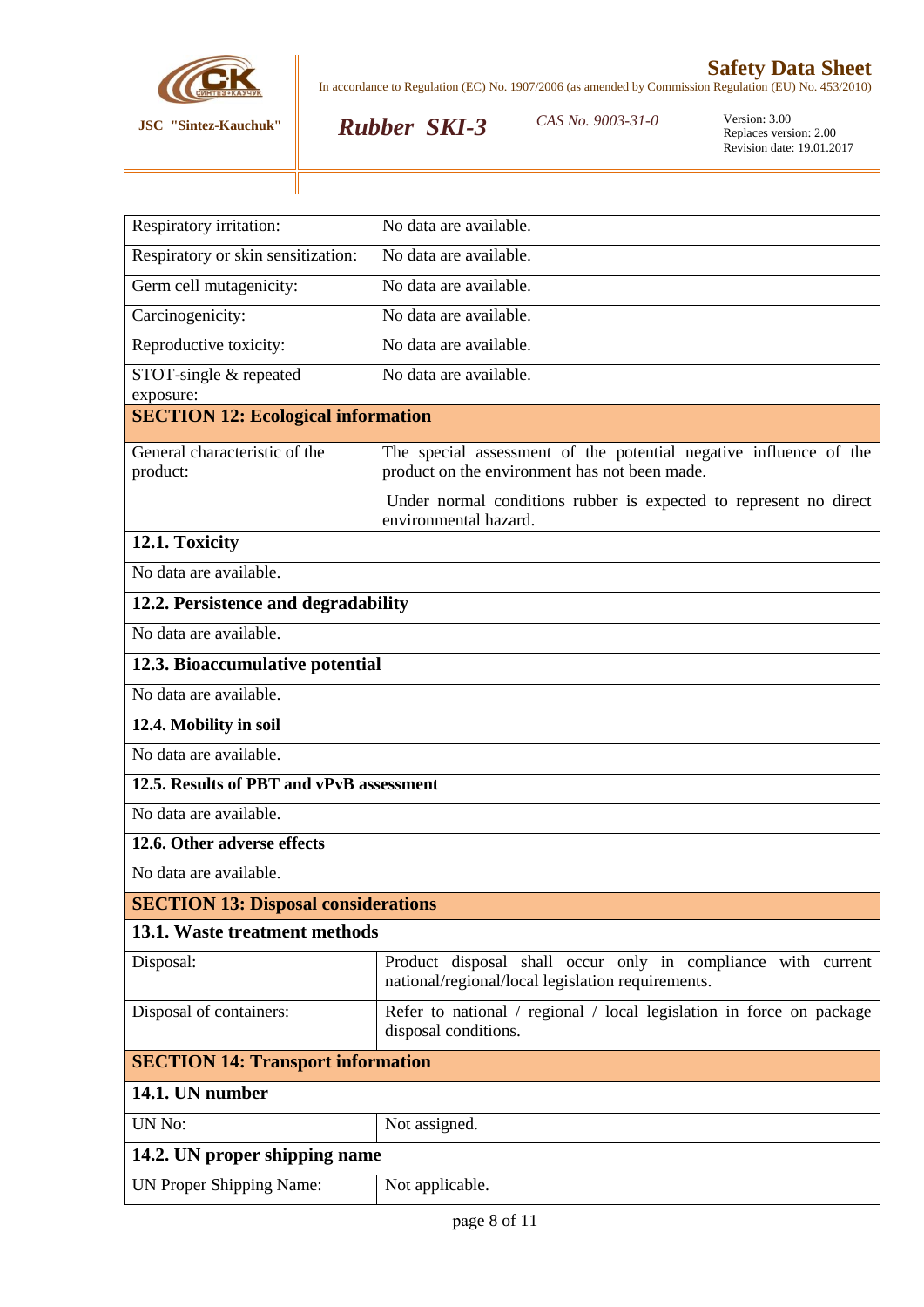

CAS No. 9003-31-0

*Rubber SKI-3*

| 14.3. Transport hazard class(es)                                                                        |                                                                              |                                                                                                                                                                                                                                                                      |  |  |  |
|---------------------------------------------------------------------------------------------------------|------------------------------------------------------------------------------|----------------------------------------------------------------------------------------------------------------------------------------------------------------------------------------------------------------------------------------------------------------------|--|--|--|
| <b>UN Class:</b>                                                                                        |                                                                              | Not assigned.                                                                                                                                                                                                                                                        |  |  |  |
| 14.4. Packing group                                                                                     |                                                                              |                                                                                                                                                                                                                                                                      |  |  |  |
| <b>UN Packing Group:</b>                                                                                |                                                                              | Not applicable.                                                                                                                                                                                                                                                      |  |  |  |
|                                                                                                         | 14.5. Environmental hazards                                                  |                                                                                                                                                                                                                                                                      |  |  |  |
|                                                                                                         | Not classified.<br><b>Environmental Hazards:</b>                             |                                                                                                                                                                                                                                                                      |  |  |  |
| 14.6. Special precautions for users                                                                     |                                                                              |                                                                                                                                                                                                                                                                      |  |  |  |
| Notes:                                                                                                  |                                                                              | A number of restrictions may apply to materials subject to local/<br>national/regional classifications requirements. Please refer to the<br>appropriate regulation for specific details regarding classification<br>requirements and restrictions.                   |  |  |  |
|                                                                                                         |                                                                              | 14.7. Transport in bulk according to Annex II of MARPOL73/78 and the IBC Code                                                                                                                                                                                        |  |  |  |
| No data are available                                                                                   |                                                                              |                                                                                                                                                                                                                                                                      |  |  |  |
| <b>SECTION 15: Regulatory information</b>                                                               |                                                                              |                                                                                                                                                                                                                                                                      |  |  |  |
| 15.1. Safety, health and environmental regulations/legislation specific for the substance or<br>mixture |                                                                              |                                                                                                                                                                                                                                                                      |  |  |  |
| <b>Export and Import of Dangerous</b><br>Chemicals (Regulation (EC) No.<br>689/2008) Information:       |                                                                              | Cis-1,4-polyisoprene is not listed in the Annex I of Regulation (EC)<br>No. 689/2008.                                                                                                                                                                                |  |  |  |
| Regulation REACH (EC) No.<br>1907/2006:                                                                 |                                                                              | Polymers are not subject to registration in accordance with provisions<br>of Article 2 (9) of REACH Regulation.<br>Monomer substance (isoprene CAS No. 78-79-5, EC № 201-143-3) is<br>registered in accordance with provisions of Article 6 (3) REACH<br>Regulation. |  |  |  |
| 15.2. Chemical safety assessment                                                                        |                                                                              |                                                                                                                                                                                                                                                                      |  |  |  |
| CSA:                                                                                                    |                                                                              | Chemical Safety Assessment is not required for<br>polymers in<br>accordance with provisions of REACH Regulation.<br>Monomer (isoprene):<br>Chemical Safety Assessment has been carried out for this chemical in<br>accordance with provisions of REACH Regulation    |  |  |  |
| <b>SECTION 16: Other information</b>                                                                    |                                                                              |                                                                                                                                                                                                                                                                      |  |  |  |
| 16.1 Additional identifiers of article                                                                  |                                                                              |                                                                                                                                                                                                                                                                      |  |  |  |
| <b>Additional Cas No.:</b>                                                                              |                                                                              | 104389-31-3<br>Note: Additional CAS number is designated for polyisoprene rubbers<br>with longer polymer chain and, in particular, cis-polyisoprene.                                                                                                                 |  |  |  |
| 16.2. Abbreviations and acronyms:                                                                       |                                                                              |                                                                                                                                                                                                                                                                      |  |  |  |
| <b>CAS No</b>                                                                                           |                                                                              | Chemical Abstracts Service number                                                                                                                                                                                                                                    |  |  |  |
| <b>CLP</b>                                                                                              | Classification Labelling Packaging Regulation; Regulation (EC) No. 1272/2008 |                                                                                                                                                                                                                                                                      |  |  |  |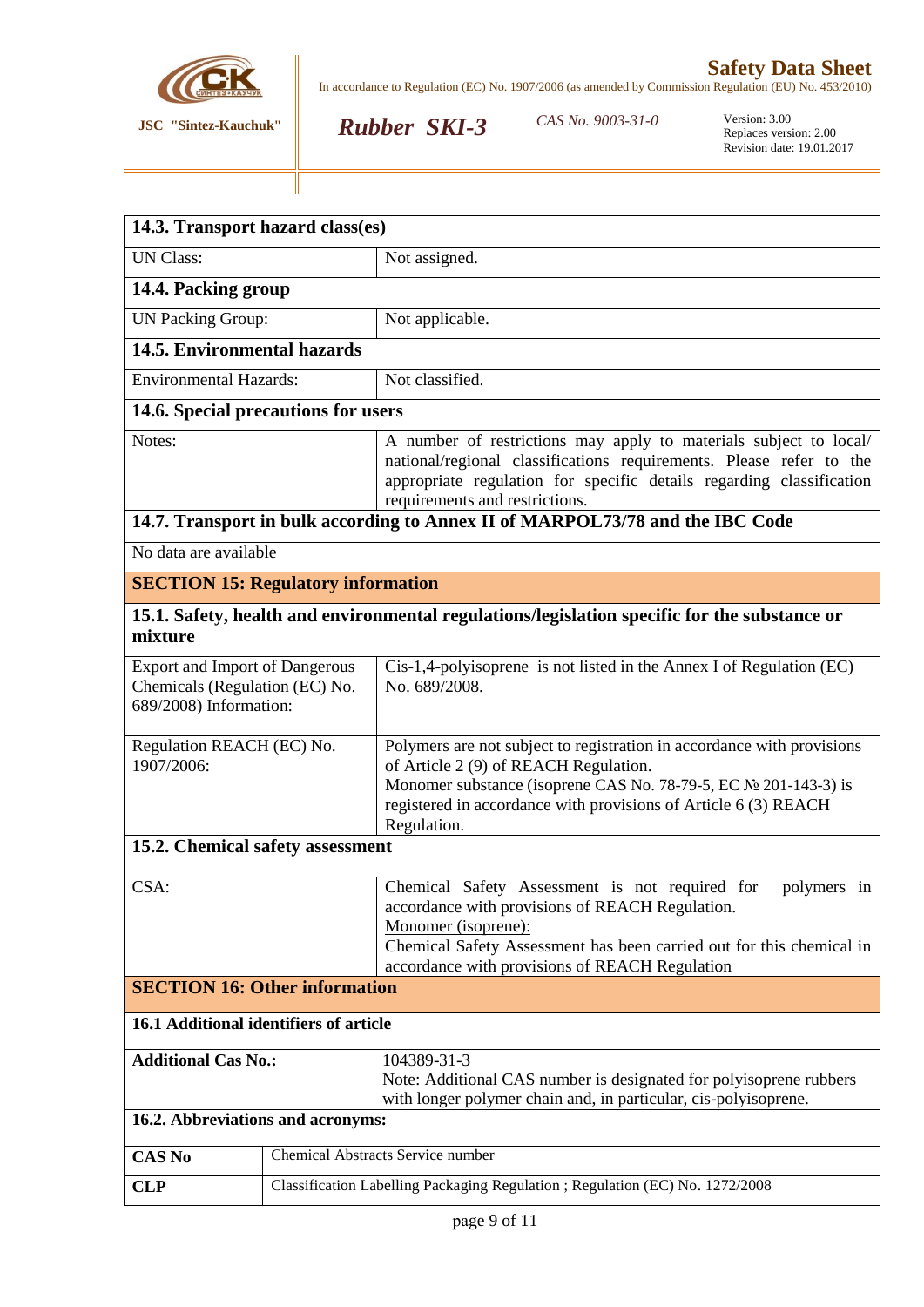

# **Safety Data Sheet**

In accordance to Regulation (EC) No. 1907/2006 (as amended by Commission Regulation (EU) No. 453/2010)

## *Rubber SKI-3*

*CAS No. 9003-31-0* Version: 3.00

Replaces version: 2.00 Revision date: 19.01.2017

| EC                      | <b>European Community</b>                                                                                                                                                                                                                                                                                                                          |             |  |  |
|-------------------------|----------------------------------------------------------------------------------------------------------------------------------------------------------------------------------------------------------------------------------------------------------------------------------------------------------------------------------------------------|-------------|--|--|
| EC                      | European Commission                                                                                                                                                                                                                                                                                                                                |             |  |  |
| <b>EEC</b>              | European Economic Community                                                                                                                                                                                                                                                                                                                        |             |  |  |
| <b>EC-Number</b>        | EINECS and ELINCS Number (see also EINECS and ELINCS)                                                                                                                                                                                                                                                                                              |             |  |  |
| <b>EINECS</b>           | European Inventory of Existing Commercial Substances                                                                                                                                                                                                                                                                                               |             |  |  |
| <b>ELINCS</b>           | European List of notified Chemical Substances                                                                                                                                                                                                                                                                                                      |             |  |  |
| SDS                     | <b>Safety Data Sheet</b>                                                                                                                                                                                                                                                                                                                           |             |  |  |
| <b>GHS</b>              | <b>Globally Harmonized System</b>                                                                                                                                                                                                                                                                                                                  |             |  |  |
| <b>REACH</b>            | Registration, Evaluation, Authorisation and Restriction of Chemicals Regulation (EC) No.<br>1907/2006                                                                                                                                                                                                                                              |             |  |  |
| <b>TWA</b>              | Time-Weighted average                                                                                                                                                                                                                                                                                                                              |             |  |  |
| 16.3. Document History: |                                                                                                                                                                                                                                                                                                                                                    |             |  |  |
|                         |                                                                                                                                                                                                                                                                                                                                                    |             |  |  |
| <b>VERSION</b>          | <b>COMMENTS</b>                                                                                                                                                                                                                                                                                                                                    | <b>DATE</b> |  |  |
| Version 1.00            | <b>First redaction</b>                                                                                                                                                                                                                                                                                                                             | 01.01.2011  |  |  |
| Version 1.01            | In clause 1.3 have been changed the contact details of the                                                                                                                                                                                                                                                                                         | 10.09.2013  |  |  |
| Version 1.02            | manufacturer in connection with contact person change.<br>In clauses 1.1, 3.1 have been changed CAS number from<br>CAS #104389-31-3 to CAS #9003-31-0, because:<br>- CAS #9003-31-0 is main for polyisoprene,<br>- CAS $\mathbb{N}^{\circ}$ 104389-31-3 is additional and designated for<br>polyisoprene rubbers with longer polymer chain and, in | 22.01.2014  |  |  |
| Version 1.03            | particular, cis-polyisoprene.<br>In clause 1.3 have been changed the contact details of the<br>importer.                                                                                                                                                                                                                                           | 25.03.2014  |  |  |
| Version 1.04            | In clause 1.3 have been changed the contact details of the<br>Only Representative.                                                                                                                                                                                                                                                                 | 01.08.2014  |  |  |
| Version 2.00            | Updated sections 2.1 and 2.2                                                                                                                                                                                                                                                                                                                       | 01.06.2015  |  |  |
| Version 3.00            | Updated sections 1.1, 3.1 and 15.1                                                                                                                                                                                                                                                                                                                 | 19.01.2017  |  |  |

*The information contained herein is accurate and is based on the present state of our knowledge. Although, we make no representations that information contained herein is entirely accurate and complete. We do not warranty that these are the only hazards that exist because chemical substances may be of unknown hazards and shall be used with caution. We assume no responsibility regarding the suitability of this information for the user's intended purposes or for the consequences of its use. Each individual should make a determination as to the suitability of the information for their particular purpose(s).*